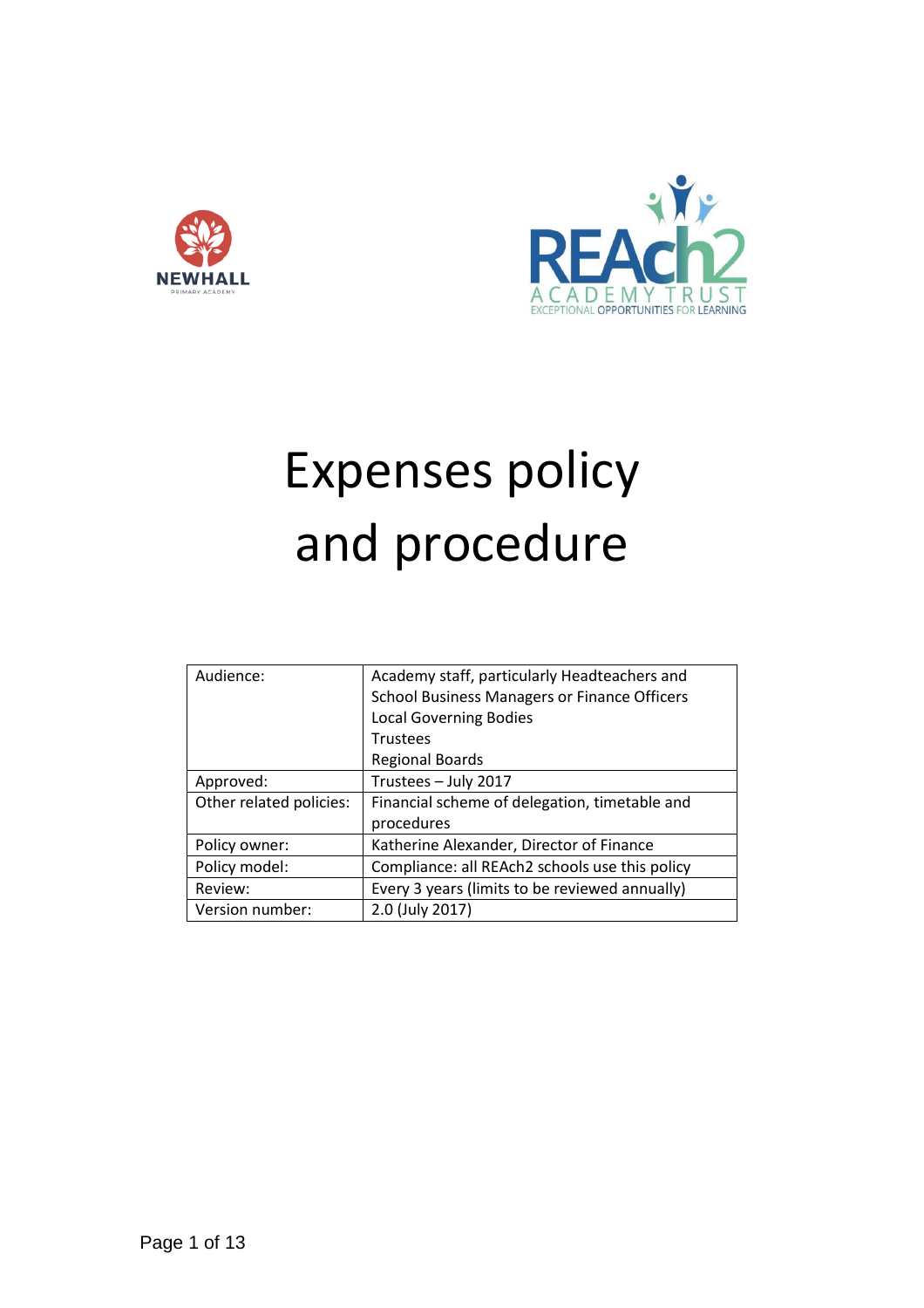# REAch2 expenses policy



At REAch2, our actions and our intentions as school leaders are guided by our Touchstones:

| Integrity      | We recognise that we lead by example and if we want children to grow up to<br>behave appropriately and with integrity then we must model this behaviour            |
|----------------|--------------------------------------------------------------------------------------------------------------------------------------------------------------------|
| Responsibility | We act judiciously with sensitivity and care. We don't make excuses, but<br>mindfully answer for actions and continually seek to make improvements                 |
| Inclusion      | We acknowledge and celebrate that all people are different and can play a role in<br>the REAch2 family whatever their background or learning style                 |
| Enjoyment      | Providing learning that is relevant, motivating and engaging releases a child's<br>curiosity and fun, so that a task can be tackled and their goals achieved       |
| Inspiration    | Inspiration breathes life into our schools. Introducing children to influential<br>experiences of people and place, motivates them to live their lives to the full |
| Learning       | Children and adults will flourish in their learning and through learning discover a<br>future that is worth pursuing                                               |
| Leadership     | REAch2 aspires for high quality leadership by seeking out talent, developing<br>potential and spotting the possible in people as well as the actual                |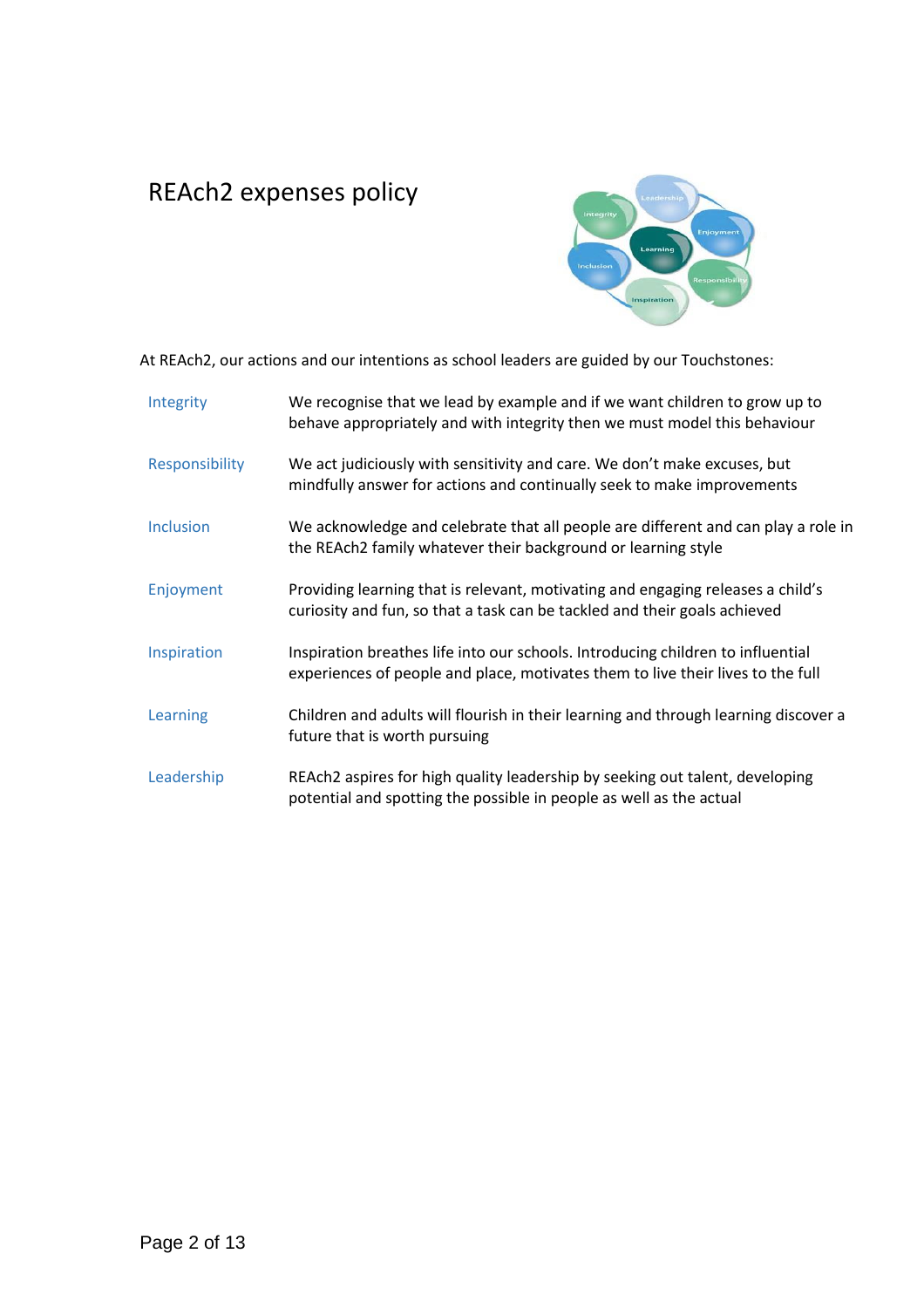# Contents

| Alternatives to travelling and mode of travel 6     |  |
|-----------------------------------------------------|--|
|                                                     |  |
|                                                     |  |
|                                                     |  |
|                                                     |  |
| Frequent traveller schemes and personal incentives7 |  |
|                                                     |  |
|                                                     |  |
|                                                     |  |
| Journeys between home and normal place of work 8    |  |
| Journeys between home and temporary place of work8  |  |
| Driving (including mileage rates and hire cars) 8   |  |
|                                                     |  |
|                                                     |  |
|                                                     |  |
|                                                     |  |
|                                                     |  |
|                                                     |  |
|                                                     |  |
|                                                     |  |
|                                                     |  |
|                                                     |  |
|                                                     |  |
|                                                     |  |
| Page 3 of 13                                        |  |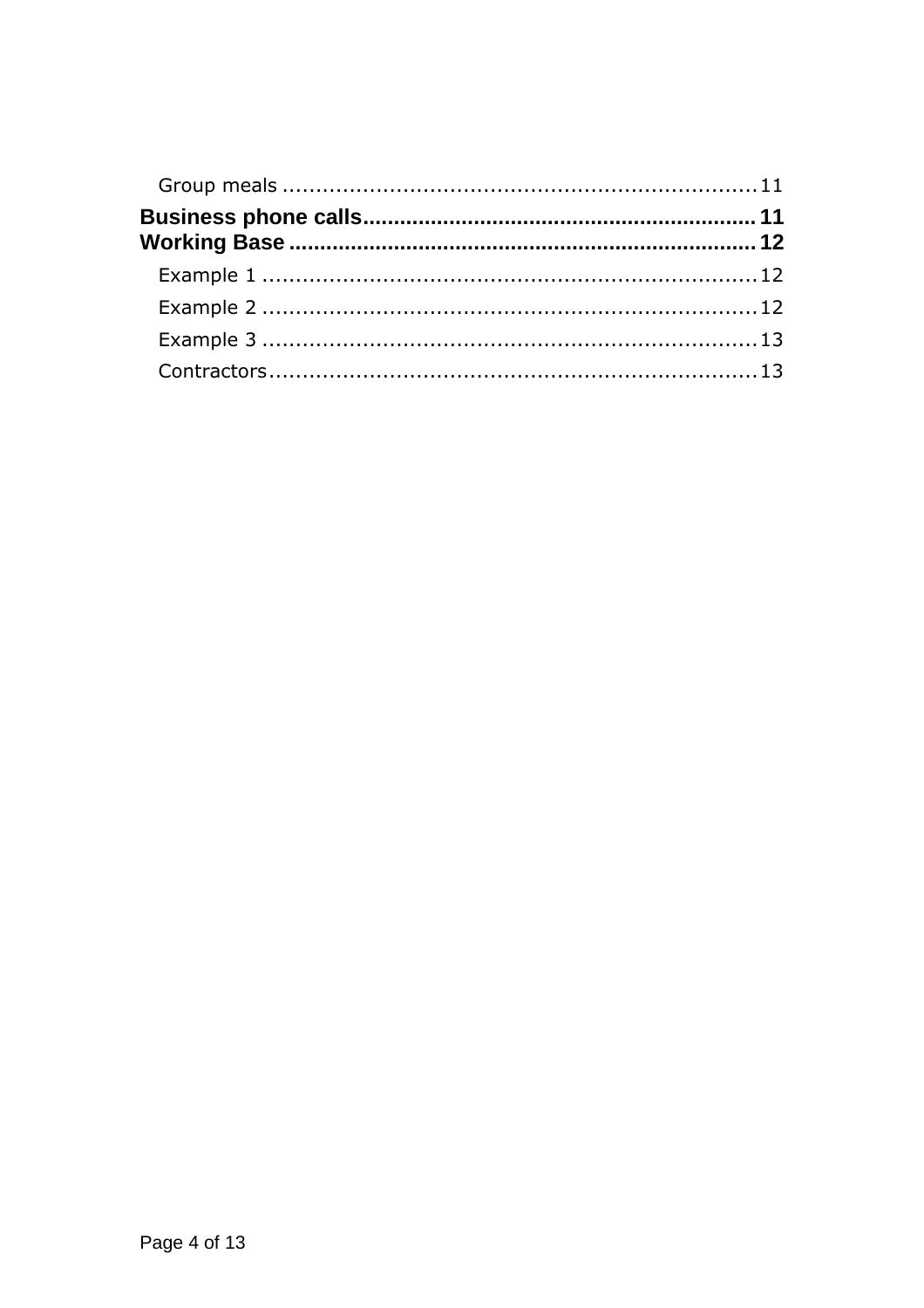# <span id="page-4-0"></span>**General principles and guideline**

The principle of the Expenses Policy is that employees and nonexecutives (local governors, Regional Non-Executives and Trustees) should be reimbursed for all necessary expenditure reasonably incurred in the performance of their REAch2 duties. The basis of expense claims will be actual expenditure up to limits as specified in this policy; limits will be reviewed annually.

Managers and staff should note that authorising managers have no authority to vary this policy; claims for items not allowed under the policy will be rejected. Staff should note that if they pay for expenses incurred by another individual, any deductions from their claim for non-compliance with policy would be their responsibility.

#### <span id="page-4-1"></span>**Timeliness of submission**

Expenses should be submitted as soon as possible after they have been incurred. However, it costs a certain amount to process any claim, so claimants should endeavor not to submit claims for less than £50, unless they represent the total of expenses in a threemonth period.

#### <span id="page-4-2"></span>**Submission of Expenses**

Expenses should be submitted to **[Finance@REACH2.org](mailto:Finance@REACH2.org)** by the third (3rd) working day of the month. You should copy your line manager in on your complete expenses form and submit this via email. Your line manager will review your expense claim form and approve this via email based on the nature of items being claimed. Finance will then receive and process said claim, any queries with the expenses form will be emailed back to the employee with details of the query.

Please ensure that when submitting your claim you scan and include ALL receipts relating to the claim. Any additional paperwork that you have to support your claim should also be included. Once processed, this will be included in the payroll which is paid out on the 21st of the month.

#### Non-executives:

- Local governors' expenses should be approved and processed by their academy, including for any chairs of governors serving on a Regional Board. This can include reasonable childcare costs.
- Regional Non-Executives/Trustees should submit claims to the 'finance' email above, copying in the Senior Governance Adviser/Trust Company Secretary (who can supply relevant forms) for confirmation of meetings/events attended.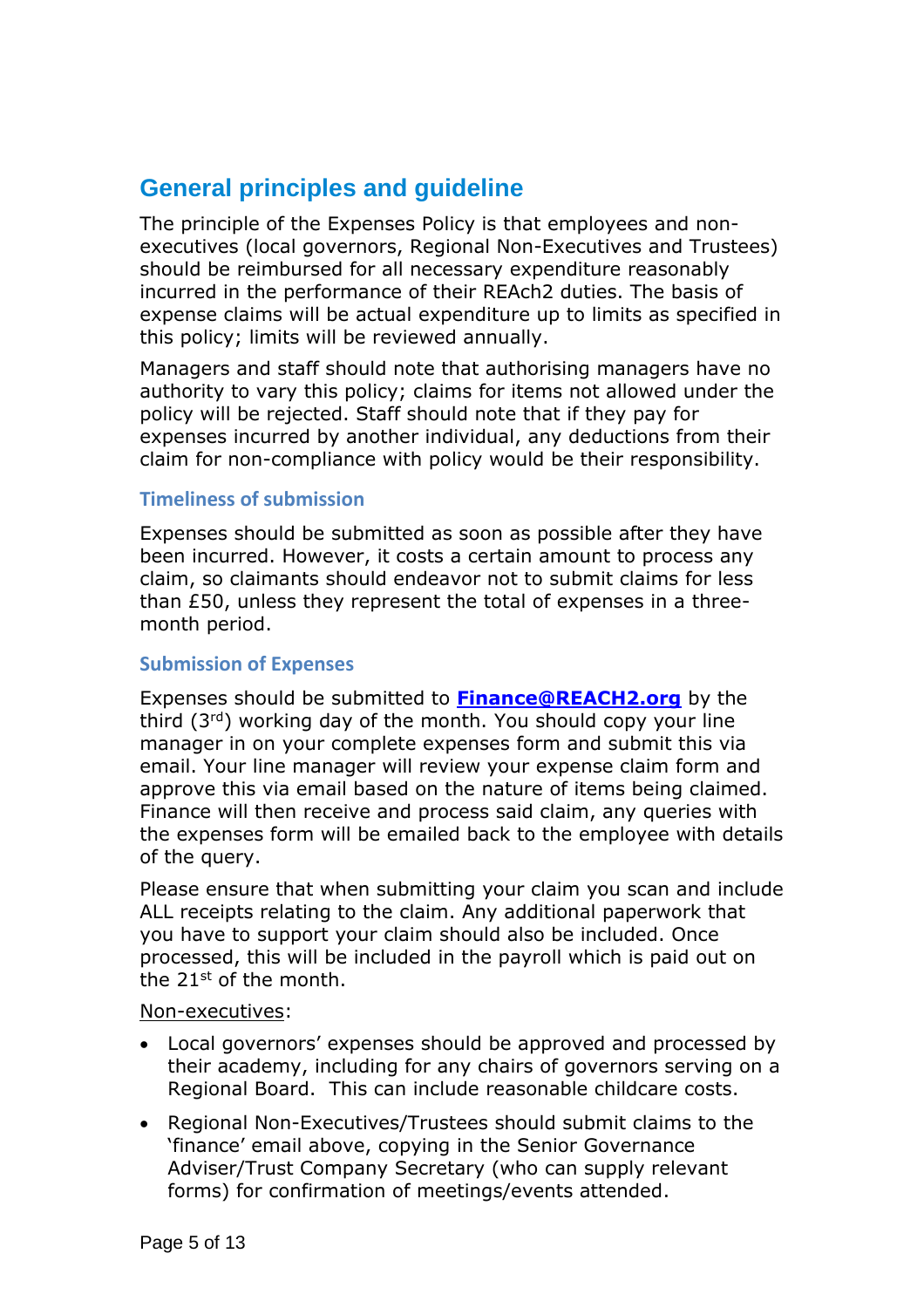#### <span id="page-5-0"></span>**Receipts**

Receipts must accompany all claims, these should be in the form of Scanned copies where possible. Credit card slips or statements will not be accepted as evidence of business expenditure. A VAT receipt must include the name and address of the retailer, the retailer's VAT registration number, the date of the purchase, details of what goods or services have been purchased and the VAT inclusive value of those goods or services in sterling.

#### <span id="page-5-1"></span>**Authorisation of expenses**

All expense claims must be authorised by a more senior manager who is familiar with your work schedule and did not attend any event being claimed for. Authorising managers must ensure they are happy with the claim, or reject it for correction or further information.

# <span id="page-5-2"></span>**Travel (including air, rail and ferry)**

#### <span id="page-5-3"></span>**Alternatives to travelling and mode of travel**

Wherever practicable, **audio conference facilities** and **video conference facilities** should be considered as an alternative to travelling. For travel within mainland UK and to/from Eurostar destinations rail is the default mode of travel over air.

#### <span id="page-5-4"></span>**Rail travel**

First class rail travel is only permitted where the authorising line manager considers that the need for a working environment, use of portable computer equipment for example, is justified given the length of journey, nature of journey and cost of journey. The only exceptions are where it can be demonstrated that it is the cheapest ticketing option of all available tickets.

Significant savings can be obtained by specifying outward and/or return journeys at time of booking.

Rail travel will be second class or the most effective way to travel. (Most travel can be pre-booked which will be significantly less than purchasing a ticket on the day of travel, which should always be the prefered method of booking).

#### <span id="page-5-5"></span>**Air travel**

REAch2 travellers should use the lowest cost means of travel and fare. Travel should be booked via the relevant administration officer. Significant savings can be obtained by specifying outward and/or return journeys at time of booking. Some airlines will also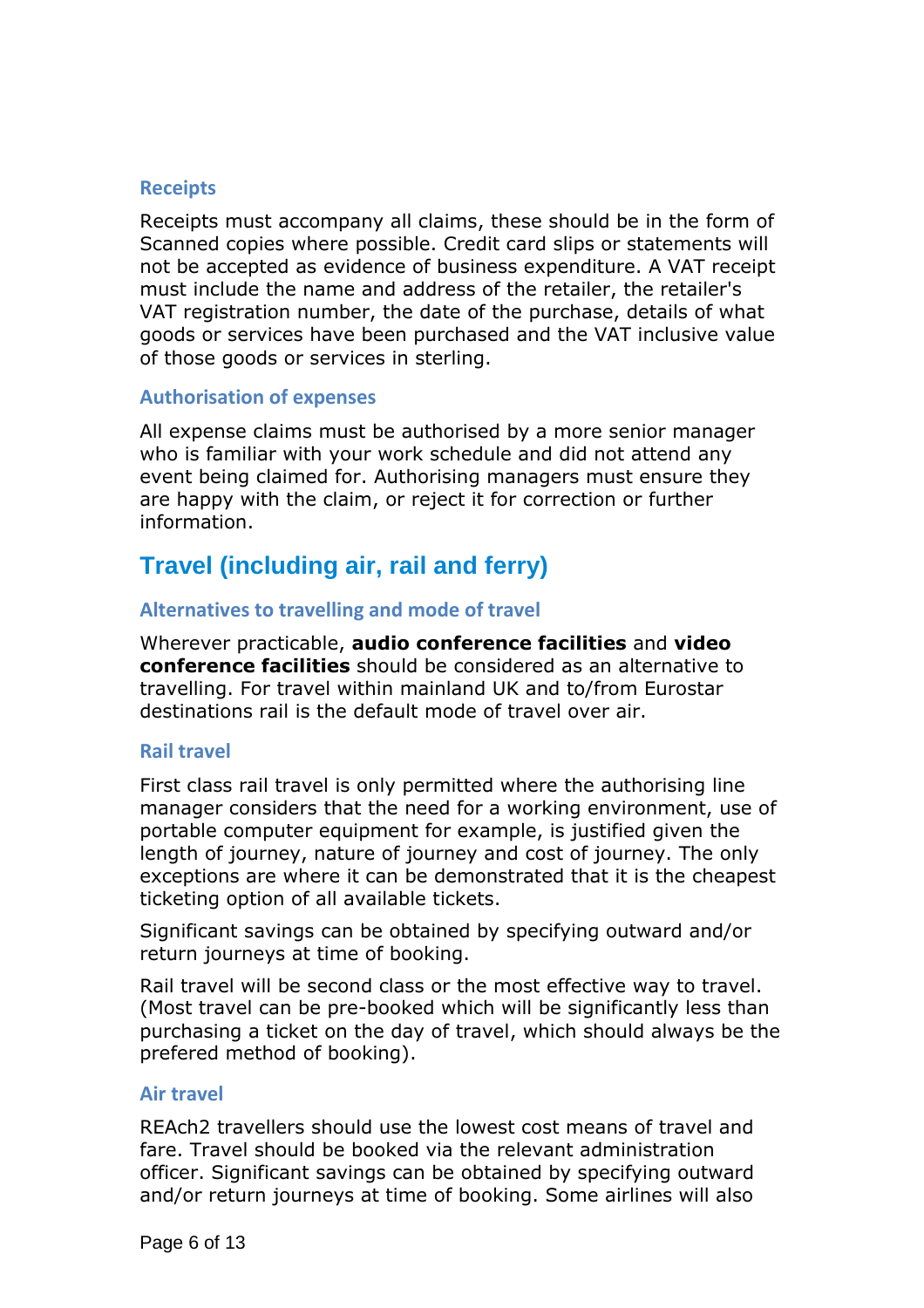allow changes to fixed tickets for an additional charge and this may be cheaper than buying a flexible ticket. Fully flexible tickets should only be requested when absolutely necessary.

#### <span id="page-6-0"></span>**Personal travel linked to REAch2 business**

Personal travel as part of a business trip is discouraged, and in any event only allowed where such travel actually reduces the cost of business travel to REAch2 e.g. staying a Saturday night to take advantage of a lower cost fare. Where additional costs are incurred, e.g. Saturday night in a hotel, the individual employee must meet these. Adequate private travel insurance must be held. Weekend accommodation will be paid where the traveller is unable to return home as part of a longer business trip.

#### <span id="page-6-1"></span>**Travel with a spouse or partner**

If a spouse or partner who is not involved in REAch2 business accompanies a member of staff, the traveller must bear the cost of their spouse/partner. It is not permitted to downgrade the travel or accommodation booked in order to fund travel costs for a companion.

#### <span id="page-6-2"></span>**Frequent traveller schemes and personal incentives**

Membership of a frequent traveller scheme must not deflect from using the most cost-effective option presented. REAch2 will not reimburse frequent traveller membership fees.

#### <span id="page-6-3"></span>**Transport**

#### <span id="page-6-4"></span>**Buses and public transport**

When travelling, public transport should normally be used.

#### <span id="page-6-5"></span>**Minicabs and black taxis**

Minicabs or taxis can be taken for business purposes if it is the most cost effective means of transport. A final destination must be specified for all bookings. Travel by minicab or taxi is not ordinarily appropriate for journeys over 40 miles; the cost of the element over 40 miles will be deducted from salary and can be reclaimed via expenses if there is a genuine business reason. Black taxis are more expensive than minicabs and they should only be booked as a last resort. Where taxis are hailed the cost can be recovered through an expenses claim.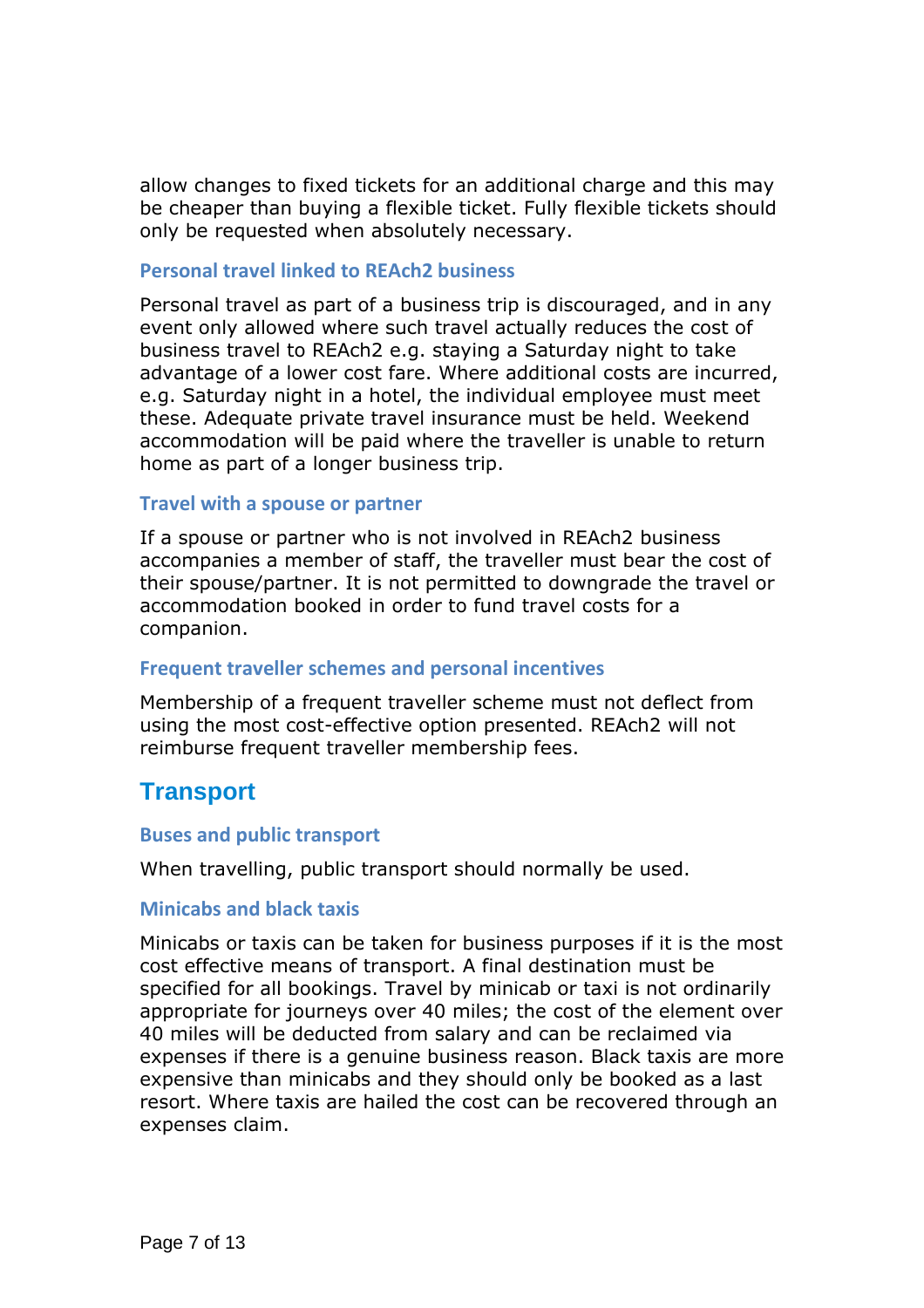#### <span id="page-7-0"></span>**Journeys between home and normal place of work**

You are expected to meet the full cost of all journeys between your home and your normal place of work.

#### <span id="page-7-1"></span>**Journeys between home and temporary place of work**

If you can demonstrate that your journey from home to a temporary base (or vice versa) incurs excess travel costs, the excess costs will be reimbursed. Full details of the excess costs must be provided on your expense claim.

### <span id="page-7-2"></span>**Driving (including mileage rates and hire cars)**

#### <span id="page-7-3"></span>**Driver's responsibility**

It is your responsibility to ensure that you comply with you Motor Vehicle Insurance Policy before driving a private vehicle on REAch2 business. REAch2 accepts no liability for loss of, or damage to, vehicles being used on REAch2 business. Tax relief may be available when using your own vehicle for work; please view the HM Revenue & Customs guide on using your own vehicle for work.

#### <span id="page-7-4"></span>**Mileage rates**

Mileage should be claimed at the HMRC Travel – Mileage and Fuel Allowance Approved rates, (correct as at April 2014)

**From 2011 onwards Car & Vans Motorcycle Bike** Up to 10,000 miles  $\begin{array}{|c|c|c|c|c|c|} \hline \end{array}$  45p  $\begin{array}{|c|c|c|c|c|} \hline \end{array}$  24p  $\begin{array}{|c|c|c|c|c|} \hline \end{array}$ Over 10,000 miles 25p 25p 24p 20p Passenger Payments – Claimed 5p 0p 0p

The most recent rates are:

for Car & Vans only

per passenger per business mile

#### **You should complete the expenses form keeping a running total of the business mileage claimed in the nominated field.**

Public Transport Rate of 25p per mile, unless either public transport is not available to that location or there is a valid business reason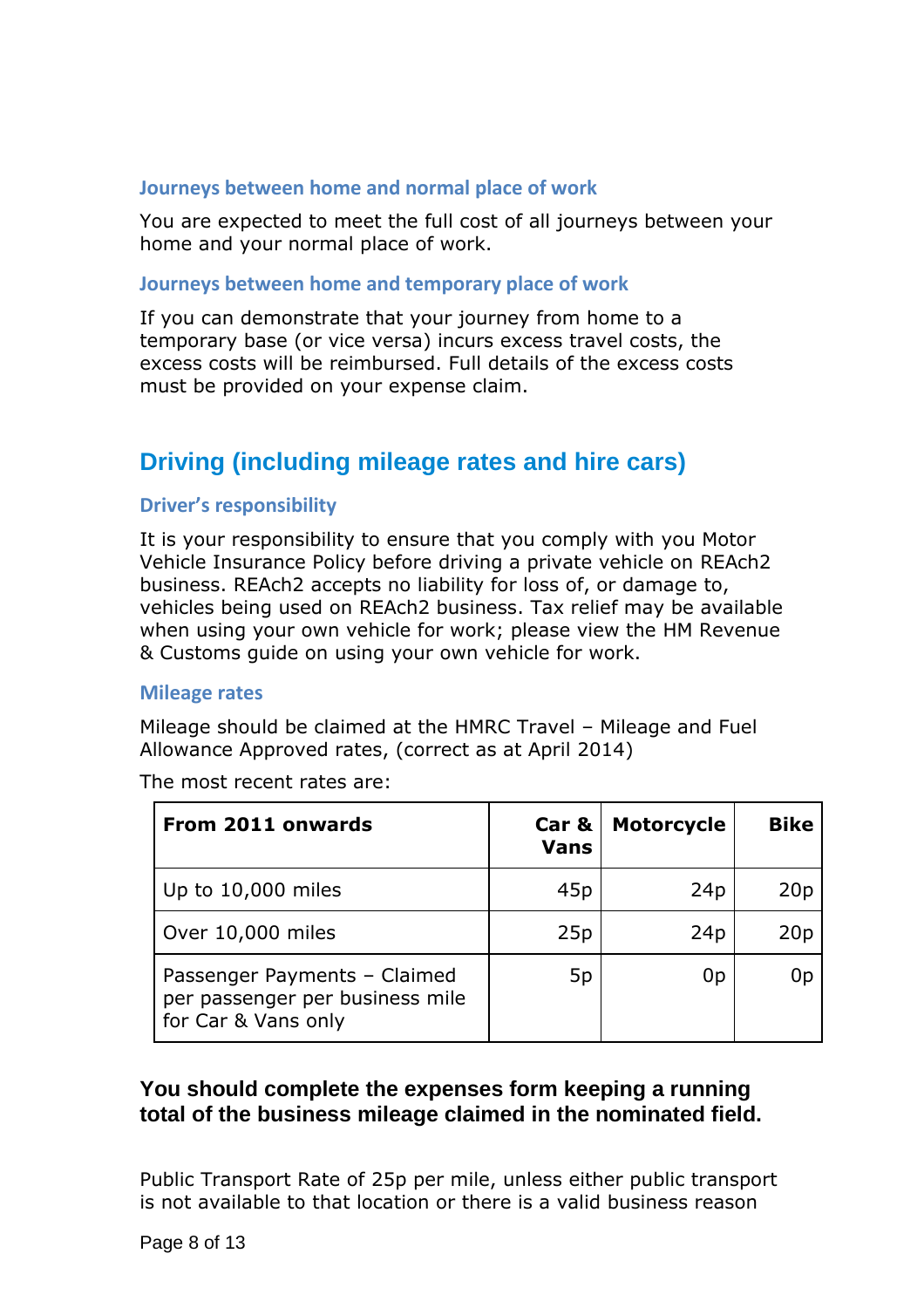for taking a car, such as it saves time or a number of people are travelling together.

#### <span id="page-8-0"></span>**Hiring a vehicle**

Vehicles should only be rented for business purposes where it is cost effective and when public transportation and minicabs are impractical, more expensive or not available. The class of vehicle booked should be the minimum size and specification necessary to allow duties to be performed.

#### <span id="page-8-1"></span>**Fuel**

The cost of fuel used on business can be reimbursed by submitting an appropriate receipt. Vehicles should be returned with a full tank, as hire companies charge inflated rates for refueling.

#### <span id="page-8-2"></span>**Parking**

Reasonable car parking costs while on business will be met so long as a valid receipt is provided.

#### <span id="page-8-3"></span>**Tolls and congestion charges**

Necessary road and bridge toll costs will be met, including the congestion charge where there is a genuine business need to incur it. No tolls or congestion charges can be claimed for travel between home and work.

#### <span id="page-8-4"></span>**Fines**

The individual must pay any fines, including parking tickets, incurred whilst using a hired vehicle for any motoring offences, promptly. Failure to do so will result in the cost of the fine and administration fee being recovered directly from the driver. REAch2 will not meet the cost of fines incurred by individual for motoring or parking offenses while on REAch2 business.

# <span id="page-8-5"></span>**Overnight accommodation**

#### <span id="page-8-6"></span>**Accommodation Rates**

If you have to stay away from base overnight, REAch2 will pay for the cost of a standard single room with bathroom facilities.

The cost of the room should not normally exceed the following limits. These limits will be the maximum claimable, with receipts, unless there has been prior approval of your line manager after special consideration of the circumstances: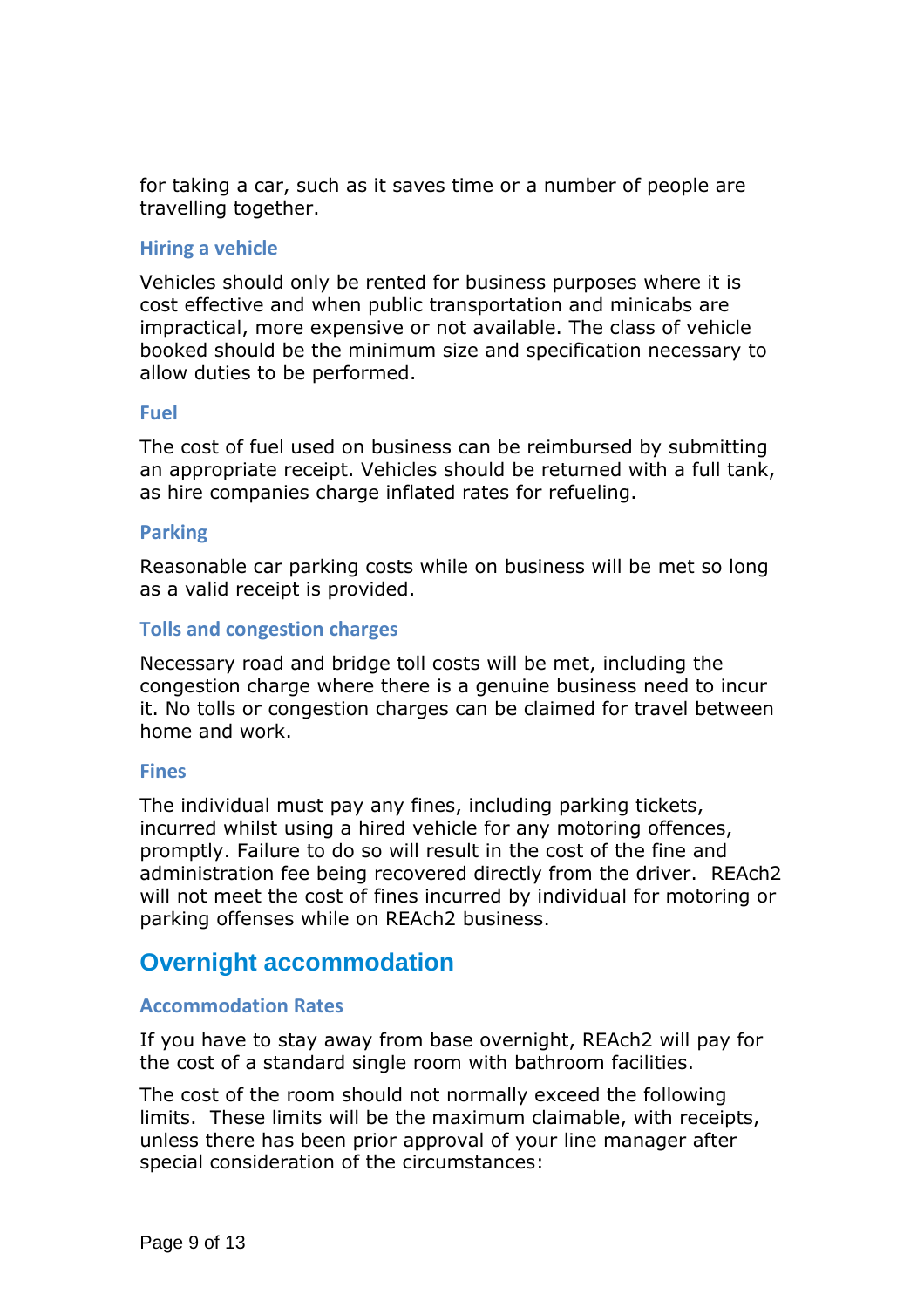#### **Overnight stay outside of London (and other similar destinations)**

|                          | Cost per night<br>(ex VAT) | Cost per night<br>(Inc VAT) |
|--------------------------|----------------------------|-----------------------------|
| Room Only                | £75                        | £90                         |
| <b>Bed and Breakfast</b> | £85                        | £102                        |

#### **Overnight stay in London (and other similar high cost destinations)**

|                          | Cost per night<br>(ex VAT) | Cost per night<br>(Inc VAT) |
|--------------------------|----------------------------|-----------------------------|
| Room Only                | £150                       | £180                        |
| <b>Bed and Breakfast</b> | £166                       | £200                        |

#### <span id="page-9-0"></span>**Private accommodation**

In circumstances where it is economical for REAch2, a line manager may authorise in advance, where you are more than 40 miles from home, for staff to stay in private accommodation, with family or friends. An allowance of £20, including breakfast may be claimed for this.

# <span id="page-9-1"></span>**Meals**

#### <span id="page-9-2"></span>**Meals whilst away overnight**

When necessarily away from base overnight, REAch2 will reimburse the actual cost of relevant meals on presentation of receipts, up to the limits (including VAT and service) below. These limits take account of the fact that staff would normally incur a domestic cost for meals in any case:

| Meal             | Limit (incl. VAT & Service) |
|------------------|-----------------------------|
| <b>Breakfast</b> | £6                          |
| Lunch            | £б                          |
| Dinner           | £16                         |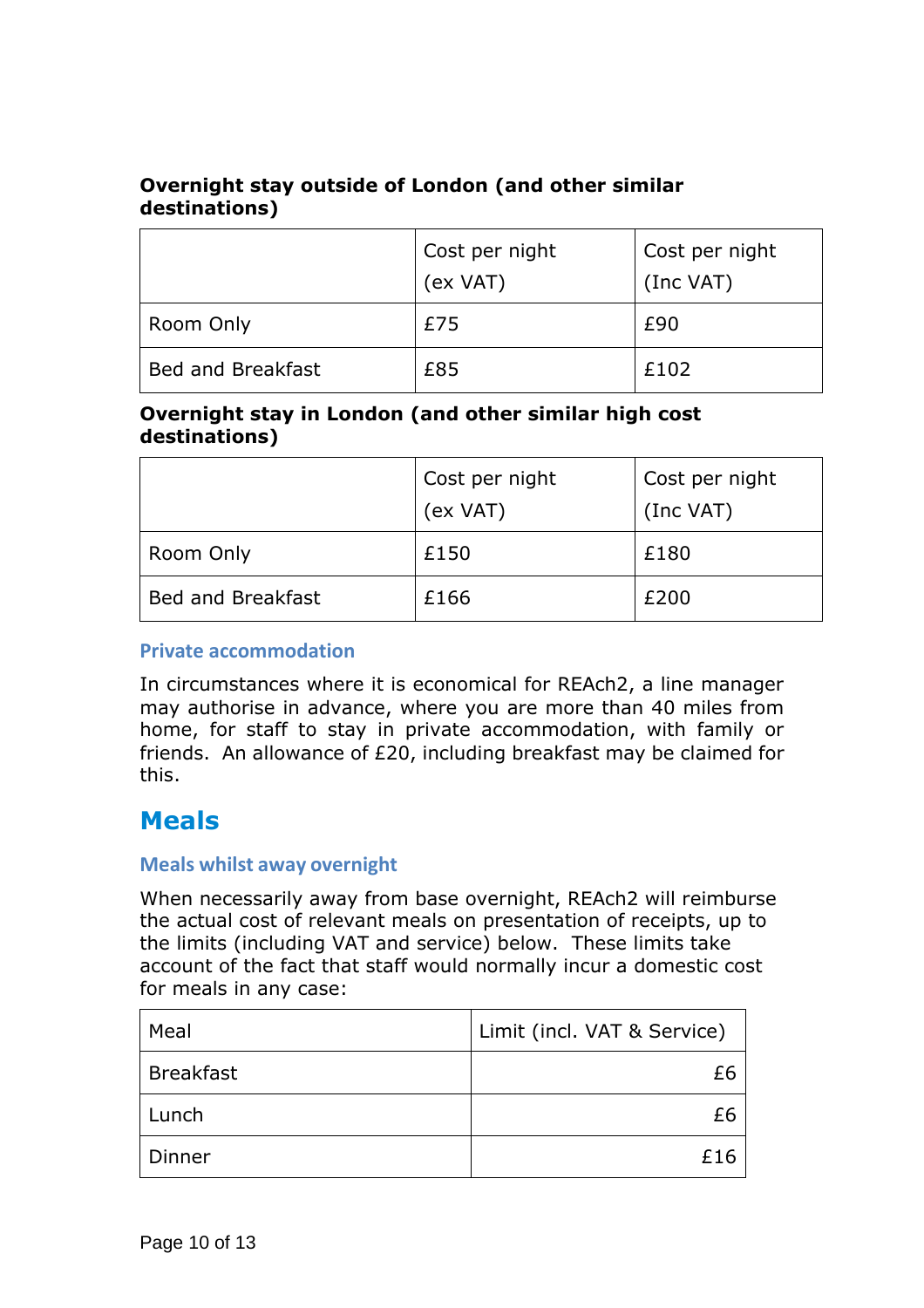Alcohol will not be authorised for reimbursement unless specifically agreed by the Chief Executive in advance.

If certain meals have been provided for you, (i.e. breakfast included in the accommodation charge or location catering provided for lunch) only the other meals may be claimed.

#### <span id="page-10-0"></span>**Group meals**

If one member of a team pays a bill on behalf of other members of staff, details of the reason, location, names and number of staff must be shown on the expenses claim. Claiming shares of joint expenses is not permitted under any circumstances. Claims cannot exceed the number of staff multiplied by the relevant per head cost for the type of meal.

Alcohol will not be authorised for reimbursement unless specifically agreed by the Chief Executive in advance.

#### **Business Entertaining**

Staff will be reimbursed reasonable entertaining costs for themselves and guests (e.g. client, sponsor or partner on a collaborative project) where there is a valid business purpose.

Guideline levels

| Lunch    | £30.00 | Per person including drinks and               |
|----------|--------|-----------------------------------------------|
|          |        | gratuities                                    |
| l Dinner | £50.00 | Per person including drinks and<br>gratuities |

# <span id="page-10-1"></span>**Business phone calls**

When you use your own home or mobile phone on REAch2 business, the cost of itemised business calls will be met on production of an itemised bill. REAch2, irrespective of whether these include a certain amount of free call time, will pay no rental charges. HM Revenue & Customs will only allow REAch2 to reimburse the business call costs.

REAch2 will not meet the cost of phone cards for pay as you go mobiles.

REAch2 will meet the cost of business calls from a callbox or hotel room, provided details of the call, including the length and to whom, are included on the expense claim.

Page 11 of 13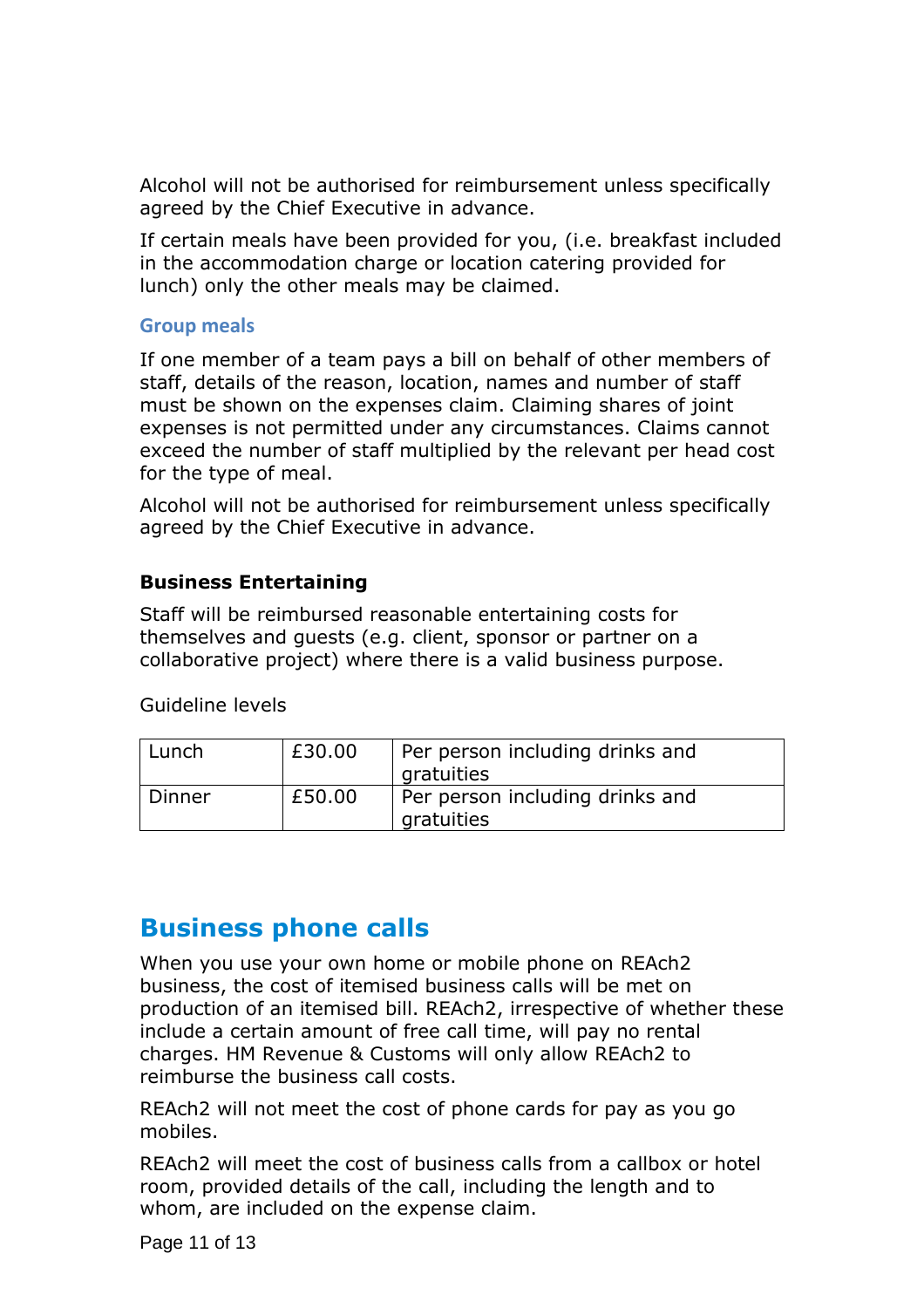# <span id="page-11-0"></span>**Working Base**

All employees will have a designated work base. This will be your normal place of work. If you are required to travel as a normal part of your work your designated work base may be your home or REAch2 premises close to your home. Your designated work place will be confirmed to you in writing.

When traveling on business for REAch2 by car, directly from or to your home, you must deduct the home to work base mileage from your mileage claim. This is a requirement of HMRC.

When traveling on business for REAch2 by public transport, directly from or to your home, you must deduct the home to work public transport rate published by HMRC, from the cost of your travel claim. The public transport rate published by HMRC is currently 25p per mile.

Home to work base mileage, in the event of a dispute, will be based on Google Maps.

#### <span id="page-11-1"></span>**Example 1**

Employee lives 25 miles from their normal place of work. They travel directly from home to a REAch2 sponsored academy to provide curriculum support. They return the same evening directly to home. The sponsored academy is 55 miles from their home and 40 miles from their normal work place.

*In their expenses claim they claim 2x55 miles for the round trip to the sponsored academy, minus 2x25 miles for their normal home to work mileage. They claim therefore (2x55)-(2\*25)=60 miles.*

*Had the employee simply travelled from their work base to the sponsored academy they would have claimed 2x40=80 miles. As they are driving rather than using public transport they must also check that their actual mileage minus home to work mileage is less miles than travelling directly from their place of work, as they must only claim the lower mileage.*

*For their first 10,000 business miles claimed during the current tax year, they can claim those miles at 45p per mile. After 10,000 miles have been claimed in the current tax year, the miles are claimed at 25p per mile.*

#### <span id="page-11-2"></span>**Example 2**

Employee lives 25 miles from their normal place of work. They travel to their work base before travelling on to a REAch2 sponsored